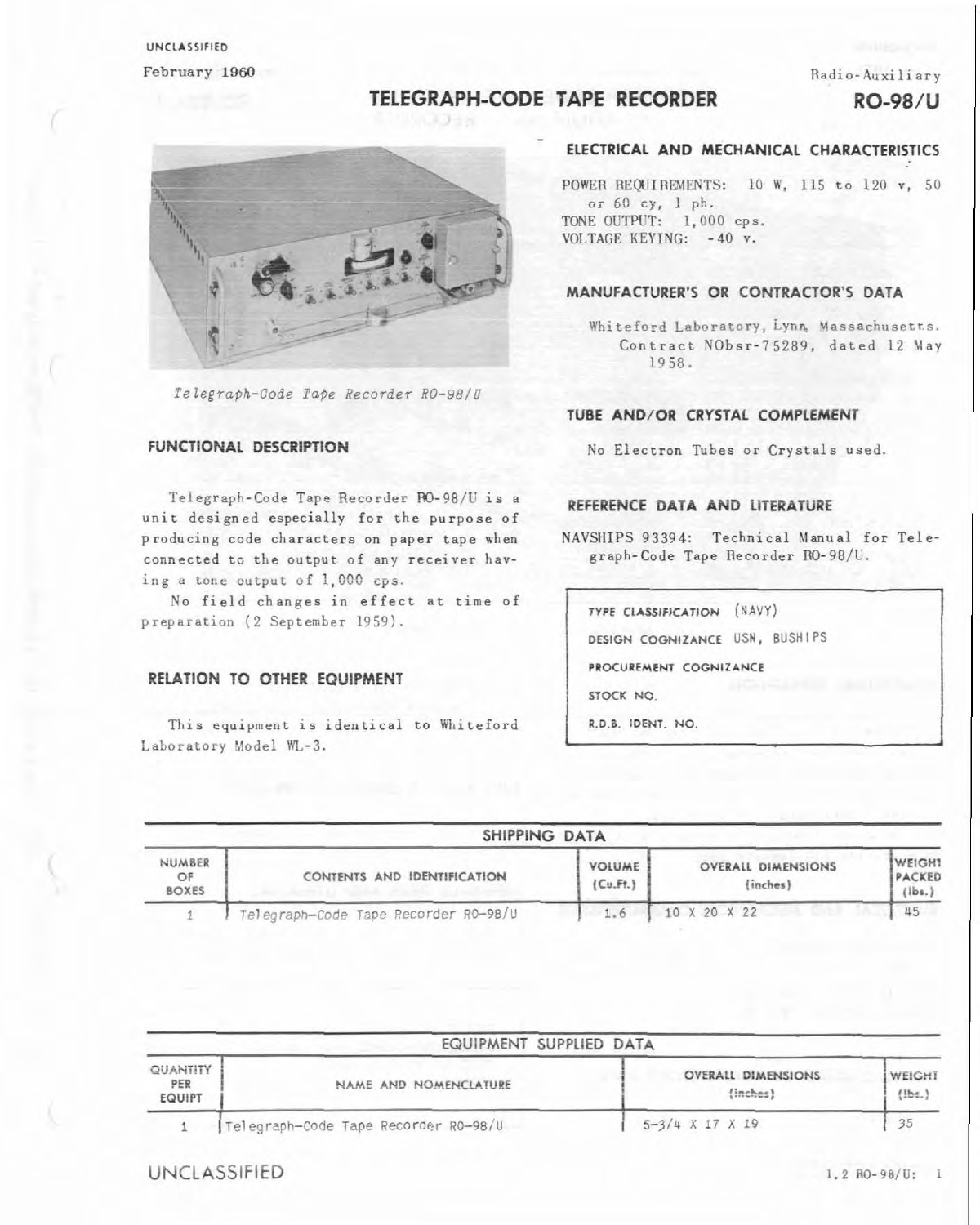**UNCLASSIFIED**  June **1861** 

## **TELEGRAPH-CODE TAPE RECORDER**

Radio-Auxiliary **RO-98A/U** 



*felegrobh-Code fafie Recorder* **RO-98A/U** 

#### **-FUNCTIONAL DESCRIPTION** Model no. **WL-3** modified.

Telegraph-Code Tape Recorder RO-98A/U is Approximate unit cost \$11,936.62. anit designed especially for the purpose of producing code characters on paper tape when connected to the output of any receiver **TUBE AND/OR CRYSTAL COMPLEMENT** having a tone output of 1,000 eps.

No field changes in effect at time of No Electron Tubes or Crystals used. preparation (10 January 1961).

#### **ELECTRICAL AND MECHANICAL CHARACTERISTICS**

ph, 20 W. TONE OUTPUT: 1,000 cps. VOLTAGE KEYING: M40 **r.** 

#### **MANUFACTURER'S OR CONTRACIOR'S DATA**

Whiteford Laboratory, Lynn, Mass.

**UNCLASSIFIED** 1.2 **RO-98A/U:** 1

Contract NObsr-75289, dated 12 May 1958.

### **REFERENCE DATA AND LITERATURE**

NAVSHIPS 93400: Preliminary Data Sheet for POWR REQUIREMENTS: 115 **r,** 60 cyc, single Recorder, Telegraph **Code,** Tape RO-98A/U.

> **TYPE CLASSIFICATION (NAVY) DESIGN COGNIZANCE USN, BUSHIPS PROCUREMENT COGNIZANCE STOCK NO.**